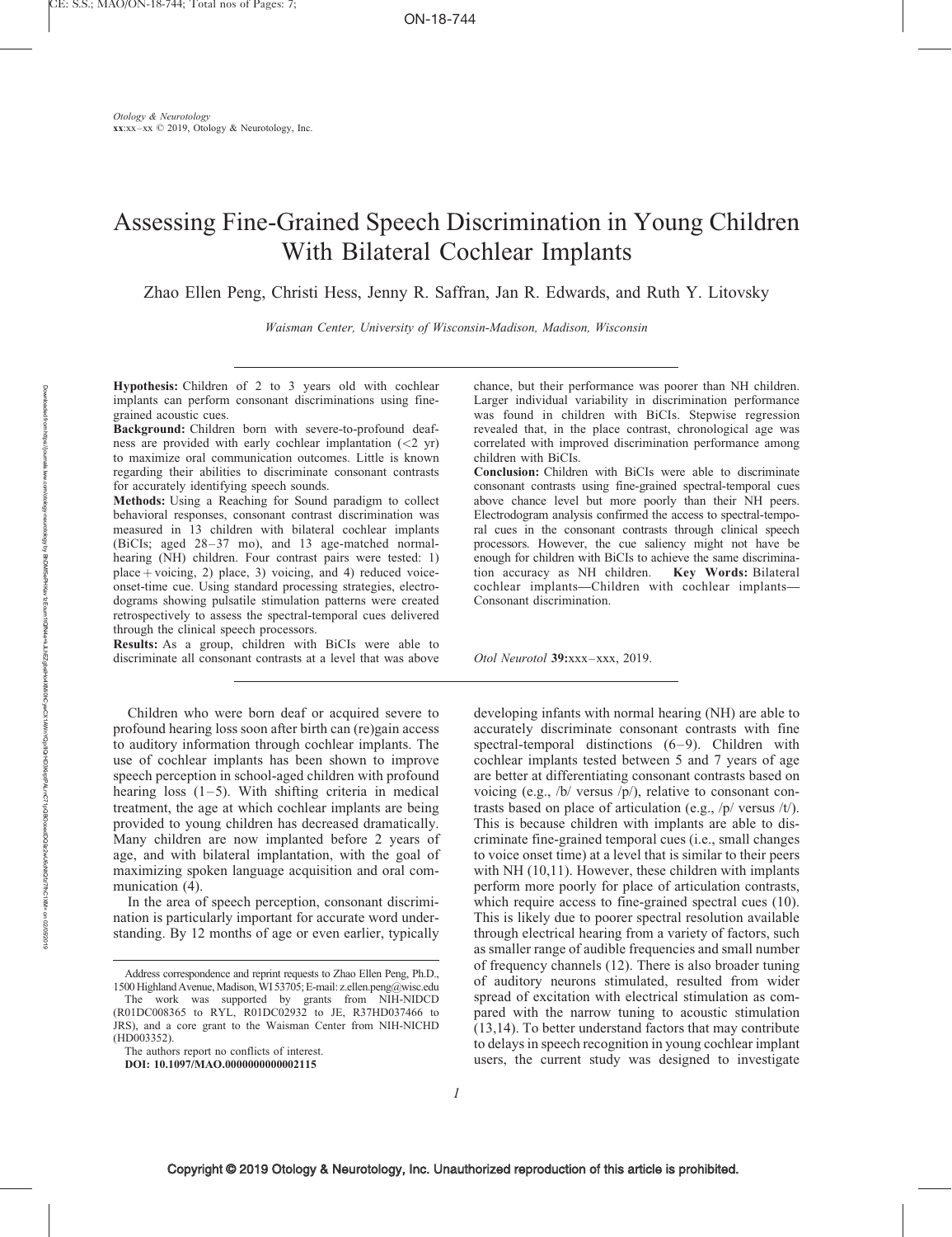consonant discrimination in 2- to 3-year-old children with cochlear implants and those with NH.

Previous behavioral studies used head-turn or preferential looking procedures to collect responses from young children. These methods require a large sample size, which is problematic for studies of low-incidence populations such as children with cochlear implants. They also do not readily permit assessment of multiple phoneme contrasts within a single study. To address these issues, we developed a novel ''Reaching for Sound'' method to capture perceptual discrimination. The task was modeled after studies with infants that measured reaching for sounding objects in the dark, in that it captures the natural behavior to reach for objects of interest (15,16). The reaching method was based on the approach used by Litvosky et al. (17) to study spatial hearing in young children, which engages their attention during a longer testing period to allow multiple trial repetitions at each condition.

## MATERIALS AND METHODS

### Participants

Two groups of children were tested: 13 children with cochlear implants and 13 NH children. All children in the implant group had bilateral cochlear implants (BiCIs), and had been previously recruited for a study on spatial hearing. All children with BiCIs had a history of severe-to-profound sensorineural hearing loss before they were implanted. At the time of testing, their chronological ages ranged from 28 to 37 months ( $M = 32.5$  mo); they all had at least 12 months of listening experience with their first cochlear implant and used primarily auditory-verbal communication in English. Individual demographics and implant history are included in Table 1. During testing, the everyday program in their clinical speech processors was activated based on parental report.

Children in the NH group had no known developmental or neurological disorders, based on parental report. On the day of testing, none had ear infections, known illnesses or had taken

medication, as reported by the accompanying parent or guardian. These individuals were sex-matched (with one exception) and age-matched (within  $\pm 2$  mo chronological age) to individuals with BiCIs.

#### Experimental Materials and Tasks

Testing was conducted in a standard IAC sound booth  $(2.7 \text{ m} \times 3.6 \text{ m})$ ; children sat facing a semi-circular apparatus (1.5 m radius). A loudspeaker used to play sounds was placed at 0 degree azimuth, hidden behind a vertical curtain hung in front of the table. The curtain had two cut-out holes at  $+45$  degrees and –45 degrees azimuth under the table, large enough for a small child to be able to reach their hand through and remove a small toy, to pose as the two-alternative forced-choice response options. Audio signals were prerecorded, calibrated, and played back (Tucker-Davis Technologies System 3) through a loudspeaker at 0 degree azimuth at ear level. A carrier phrase ''I'm hiding under'' was spoken by a female voice, followed by the target stimulus.

Target stimuli were chosen to capture different voice and place cues in consonants: /p/ voiceless bilabial plosive, /b/ voiced bilabial plosive, and /k/ voiceless velar plosive. Three core words ''bee,'' ''pea,'' and ''key'' were chosen. The words were recorded by the same female speaker of native English and processed at 44.1 kHz sampling rate. Two additional stimuli with modified voice onset time (VOT) were created using the recorded words ''bee'' and ''pea'' by digitally removing all burst release or aspiration based on methods described in Coady et al. (18). The final VOT value was 15 ms for the modified ''bee'' and 35 ms for the modified ''pea.'' The manipulation on VOT values on ''bee'' and ''pea'' brought the /p/-/b/ contrast closer to their phonetic boundary and increased discrimination difficulty. Target words were normalized in Boersma (19) to have equal root-mean-square energy and presented at  $60$  dBA sound pressure level (re  $20 \mu Pa$ ) during testing. Four consonant contrasts were tested: 1) place + voicing  $[``bee"$  versus ''key''], 2) place [''pea'' versus ''key''], 3) voicing [''bee'' versus ''pea''], and 4) reduced VOT [modified ''bee'' versus modified ''pea'']. Each of the three core words had an ageappropriate, clip-art style image, and appeared in pairs above

Subject Code Sex Chronological Age (mo) Subject Code Sex Chronological Age (mo) Etiology Children With Normal Hearing Children With Bilateral Cochlear Implants Age of 1st CI (mo) Age of 2nd CI (mo) Hearing Age (mo) Bilateral Experience (mo) Device Manufacturer; Processor Maternal Education (yr) Frequency of Therapy /Week (h) CSF M 26 CIFQ M 28 Unknown 7 13 21 15 Cochlear; Nucleus 5 14.5 0.5 CRF M 28 CIFZ M 30 Connexin 8 8 22 22 Cochlear; Nucleus 5 16 3 CSB M 29 CIFJ M 30 Connexin 14 14 16 16 Med-EL; OPUS-2 17 1 CRE M 30 CIFK M 30 Connexin 14 14 16 16 Med-EL; OPUS-2 17 1 CRJ M 32 CIFI M 32 Unknown 7 7 25 25 Cochlear; Nucleus 5 20+ 6 CRD F 31 CIGB F 32 Connexin 14 15 18 17 AB; Neptune 17 5 CQN F 32 CIFY F 33 Unknown 13 17 20 16 Med-EL; OPUS-2 17 4 CRU M 34 CIFX M 33 Unknown 14 15 19 18 Med-EL; OPUS-2 16 1 CRG F 34 CIFO F 34 Unknown 9 15 25 19 Med-EL; OPUS-2 16 2.5 CRW M 35 CIFN M 34 Unknown 13 13 21 21 Med-EL; OPUS-2 20 8 CSG F 34 CIGA F 34 Unknown 21 25 13 9 Med-EL; OPUS-2 14 1 CTM M 35 CIFU F 35 Connexin 12 15 23 20 Med-EL; OPUS-2 20 1.25 CRB M 36 CIFT M 37 Connexin 8 8 29 29 Cochlear; Nucleus 5 13 2.5  $Mean =$  32.0  $Mean =$  32.5 11.8 13.8 20.6 18.7 16.5 2.8

TABLE 1. Subject demographics

Otology & Neurotology, Vol. 39, No. xx, 2019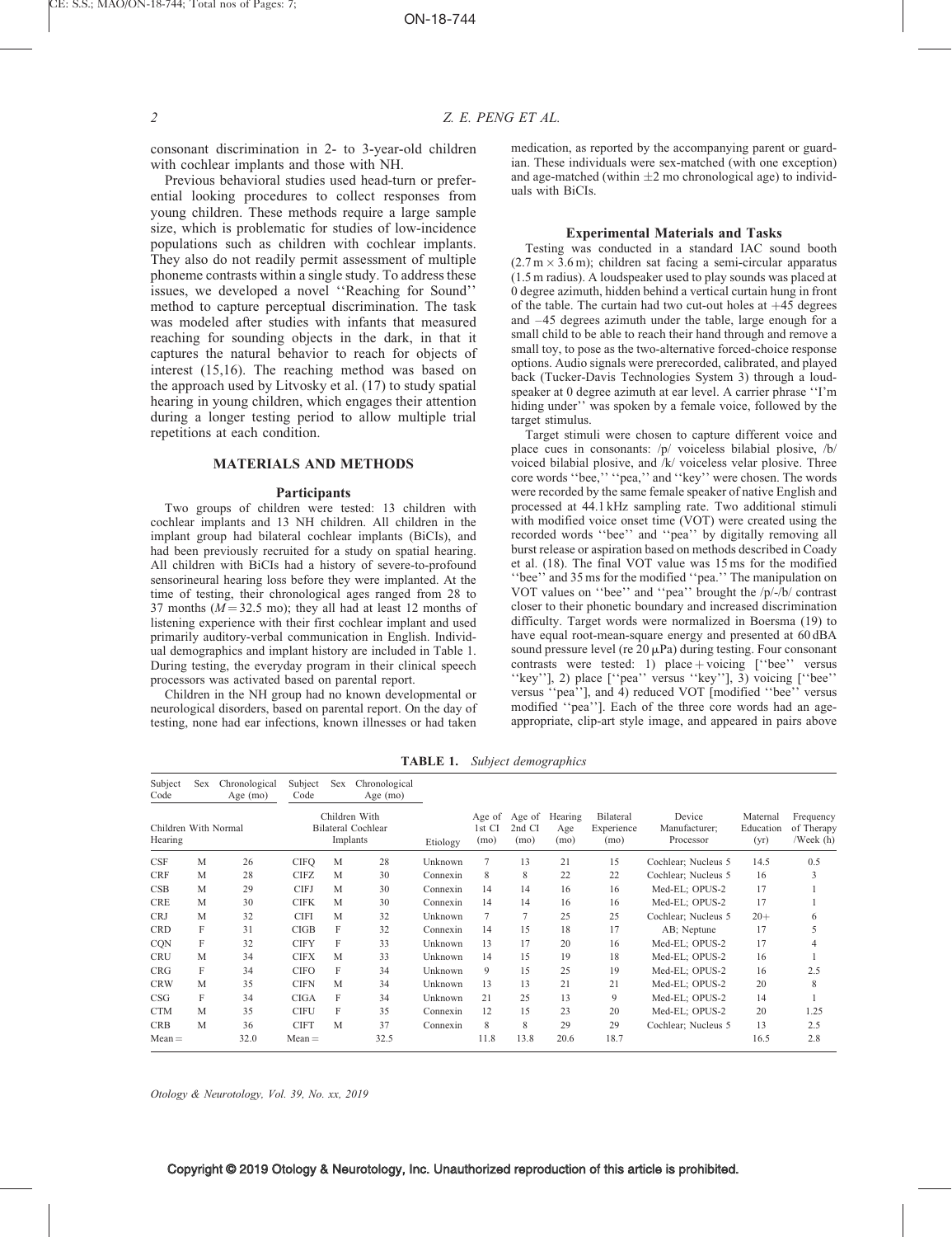the two cut-out holes to represent the consonant contrast for children to choose as response option. Before testing, each child underwent a familiarization pro-

cedure that lasted approximately 5 to 15 minutes using images of the target words that were later used during testing. If the child could correctly identify each of the target image by responding to the experimenter prompt "Show me the a brief puppet show was then used to introduce the task with the leading phrase ''I'm hiding under \_\_\_.'' The reinforcing puppet (or toy) was then hidden behind the curtain and the child was

Experimental Procedure The experimental protocol was approved by the Institutional Review Board at the University of Wisconsin-Madison. All parents provided written consent before children's participation

Similar to the procedure described in Litovsky et al. (17), three experimenters administered the test session. Experimenter 1 performed familiarization with the child, and sat with the child to provide necessary repositioning and reinforcement between trials. At the beginning of each trial, Experimenter 2 hid behind the curtain and initialized the trial by positioning a small puppet or toy above the center loudspeaker to capture the child's attention. Once the child was facing forward, the leading phrase ''I'm hiding under \_\_'' followed by the target word was played from the loudspeaker. Experimenter 2 then removed the reinforcer from the child's view and placed it behind the hole at  $+45$ degrees or –45 degrees on the side of the correct visual image and awaited the child's reach. The child responded by reaching for the hole under the image representing the word heard. The child's response to the stimulus was judged at the time of their reaching for the hole by Experimenter 3, who was blind to the audio stimuli and sat outside of the booth to perform real-time

instructed to reach through the curtain to find it.

behavioral coding based only on visual observation.

Four blocks of test trials were initiated after the familiarization. Each block consisted of one contrast and ended after 16 valid trials. An invalid trial was defined as one in which the child refused to participate or reach after stimulus onset. On average, children in the NH group had fewer invalid trials  $(M = 1.3, SD = 1.7, maximum = 7)$  than children with BiCIs  $(M = 2.6, SD = 2.6, maximum = 11)$  in completing testing for each consonant contrast condition. The order of contrast block presentation and visual image location were randomized

in the study.

across children.

### RESULTS

Percent correct scores of the consonant contrast discrimination were calculated based on 16 valid trials in each of the four test blocks, and converted to rationalized arcsine units (RAU) for statistical analyses (20) in SPSS (Version 22, IBM, Armonk, NY). Using the transformation, a perfect score of 100% is equivalent to 112 RAU, whereas a chance score of 50% is 50 RAU. Due to complications in the testing session, two test blocks were terminated at 11 and 12 trials for two children with BiCIs; this consisted of less than 2% of the overall dataset.

#### Fine-grained Speech Discrimination Performance

Accuracy in consonant contrast discrimination is reported in Figure 1 for all four contrast conditions for children with BiCIs and NH. Group-wise, children in both groups performed at a level above chance (50 RAU) in all contrast conditions ( $p < 0.05$  through one-sample t tests). To assess differences in performance between children in the BiCI and NH groups, a two-tailed independent t test was conducted for each consonant contrast. Compared with their NH peers, children with BiCIs demonstrated poorer performance in accurately discriminating consonants in all four contrast conditions: place + voicing  $(t[24] = 5.68, p < 0.001)$ ; place  $(t[24] = 4.64, \quad p < 0.001);$  voicing  $(t[24] = 3.87,$  $p = 0.001$ ; and reduced VOT (t[24] = 2.68,  $p = 0.017$ ).

Within each child group, planned comparisons were conducted with Bonferroni corrections applied to a set of four paired  $t$  tests to examine the discrimination accuracy among different contrasts: 1) place  $+$  voicing versus place, 2) place  $+$  voicing versus voicing, 3) place versus voicing, and 4) voicing versus reduced VOT. Children with BiCIs did not show significantly different performance in any of the paired comparisons ( $p > 0.05$ ). For NH children, discrimination performance was significantly better for place + voicing  $/(b/-/k')$  versus voicing  $(|b/-p|)$   $(t[12] = 3.86, p = 0.008)$ . Other comparisons were not significant. By modifying the VOT of /b/ and /p/ to reduce the voicing cue saliency, NH children's



FIG. 1. Mean discrimination accuracy for children with BiCIs and in NH children in the four consonant contrast conditions. Error bars indicate 95% confidence interval of the mean reported. Asterisks indicate consonants with modified voice onset time. Solid line in each pane indicates chance level at 50 RAU. BiCI indicates bilateral cochlear implants; NH, normal-hearing; RAU, rationalized arcsine units.

Otology & Neurotology, Vol. 39, No. xx, 2019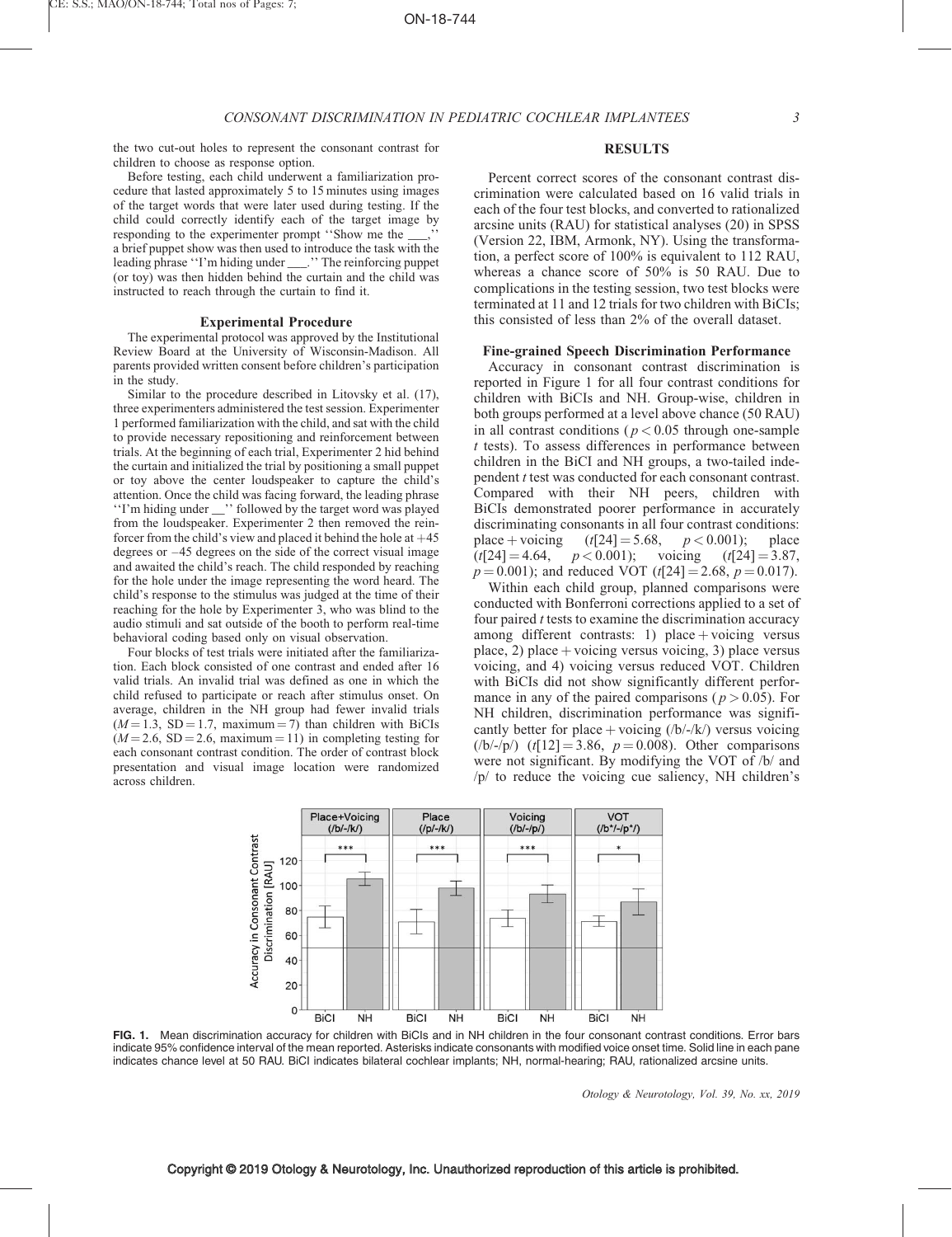averaged accuracy reduced only slightly (6 RAUs, equivalent to 6%) and this manipulation was not significant  $(p > 0.05)$ .

## Predictors of Speech Discrimination Performance

Individual data are plotted in Figure 2 to show discrimination accuracy for each child as a function of their chronological age. The spread of data points along the vertical axis was larger for children with BiCIs than for NH children. In the contrasts without VOT modification, individual children with BiCIs demonstrated a range of accuracy from levels that were close to chance performance at 50 RAU to perfect scores of 112 RAU (e.g., subject CIFT correctly identified all 16 trials in the /p/-/k/ place contrast). On the other hand, children in the NH group scored between 80 and 112 RAU with more individuals achieving perfect accuracy in consonant contrasts with higher cue saliency, for example, the  $place + voicing contrast.$ 

To capture the possible predictors of variability in speech discrimination performance among children with BiCIs, an exploratory stepwise regression model was established for each contrast discrimination using a list of demographic variables. The demographic variables entered into the stepwise regression included

chronological age, hearing experience (chronological age minus age at first implantation), bilateral cochlear implant experience (chronological age minus age at a second implantation), maternal education, and frequency of therapy per week. Chronological age in months was the only significant predictor of discrimination accuracy in the /p/-/k/ place contrast  $(b = 4.66, t[1] = 2.79$ ,  $p = 0.017$ ). It explained a significant proportion of variance in children with BiCIs for discrimination performance in the place contrast  $(R^2 = 0.42, F[1, 11] = 7.80,$  $p = 0.017$ ). For other consonant contrasts, however, none of the demographic variables were significant predictors in the stepwise regression models and were not correlated with the discrimination performance among children with BiCIs.

## Access to Acoustic Cues in Cochlear Implant **Processors**

Accurate consonant identification and discrimination rely on fine spectral-temporal cues, as seen in the spectrograms of the five word tokens used in this study in Figure 3 (second column). To further understand the access to these spectral-temporal cues in children with BiCIs, pulsatile stimulation patterns in electrodograms for the five word tokens were



FIG. 2. Individual child's accuracy in consonant contrast discrimination plotted against chronological age at the time of testing. Individual data for children with NH in close squares. NH indicates normal-hearing.

Otology & Neurotology, Vol. 39, No. xx, 2019

## Copyright © 2019 Otology & Neurotology, Inc. Unauthorized reproduction of this article is prohibited.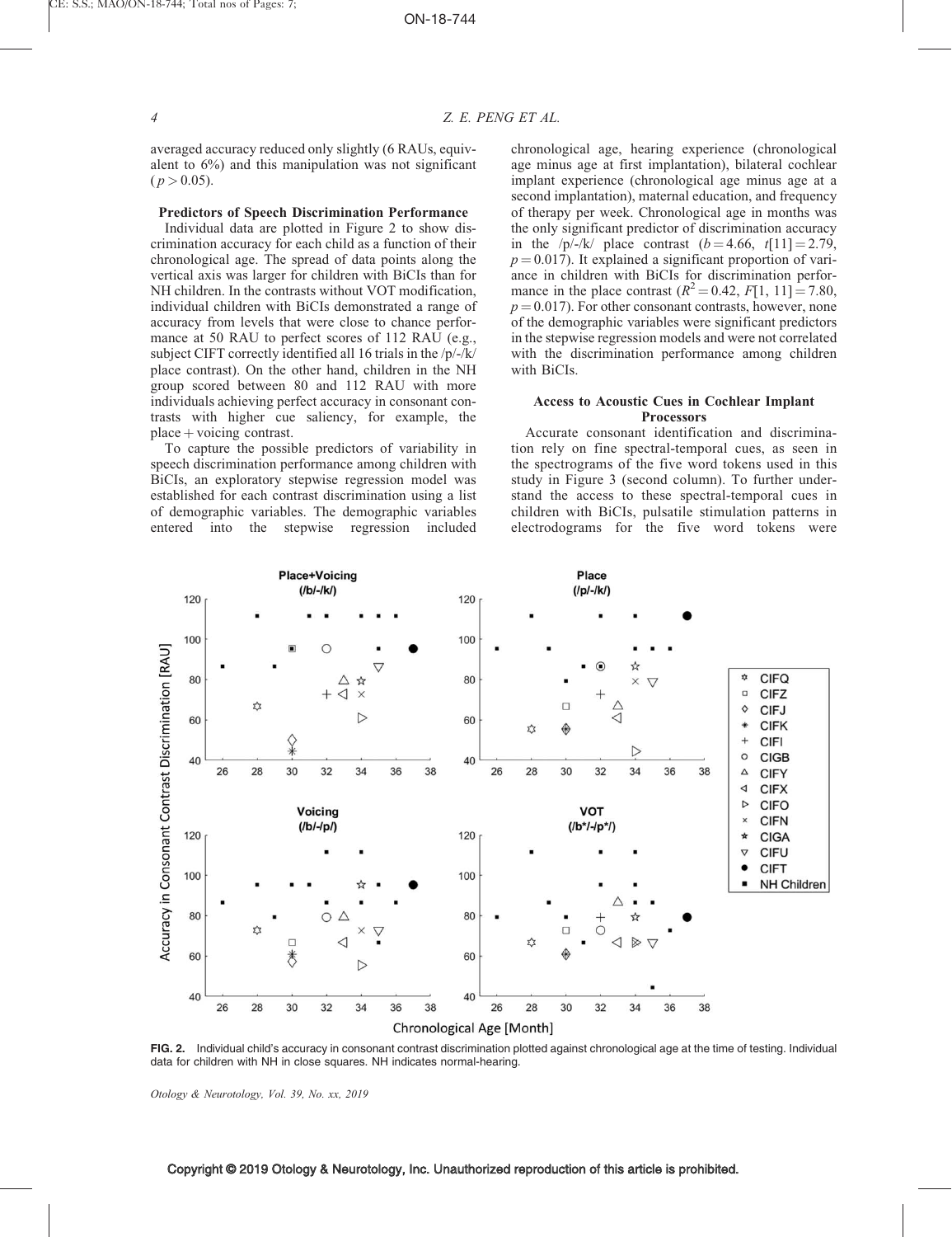

FIG. 3. Spectrograms of the five word tokens used in this study (second column). Simulated electrodograms showing pulsatile stimulation patterns for the HiResolution F120 Sequential (HiRes F120S) processing strategy from Advanced Bionics (third column) and the advanced combinational encoder (ACE) processing strategy from Cochlear (fourth column). All electrodograms were simulated using standard clinical maps. Electrode arrangement in the electrodograms was based on ascending frequency from bottom to top of graph instead of the order of electrode numbers.

Otology & Neurotology, Vol. 39, No. xx, 2019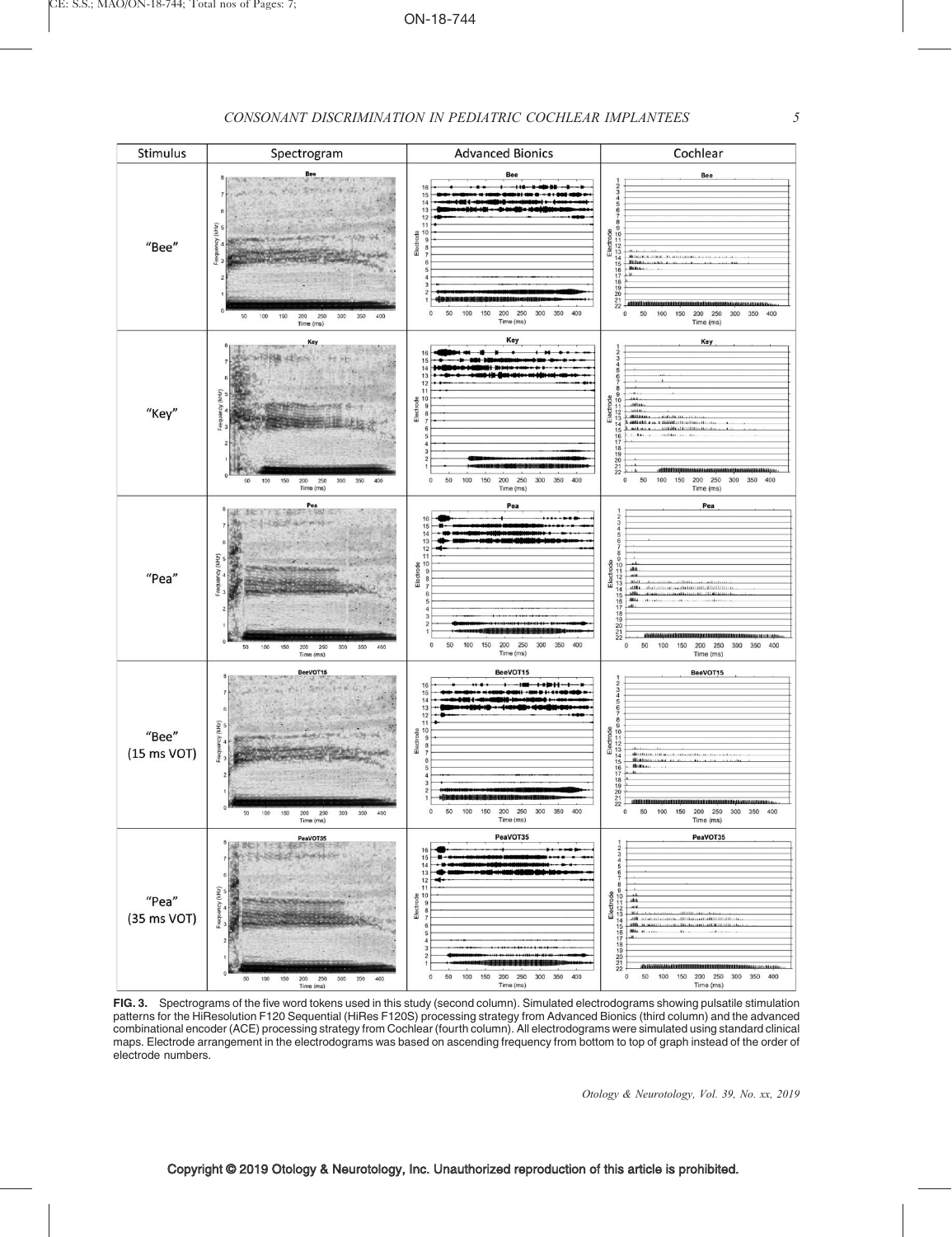simulated retrospectively using standard processing strategies and clinical maps for the devices used in this study. The simulated electrodograms were shown side by side with the spectrograms for individual target words: 1) for Advanced Bionics (AB) Neptune device using a 16-electrode standard clinical map with the HiResolution F120 Sequential (HiRes F120S) processing strategy (Fig. 3, third column), and 2) for Cochlear Nucleus device using a 22-electrode standard clinical map with the advanced combinational encoder (ACE) strategy (Fig. 3, fourth column).

As seen in the spectrograms, most of the acoustic energy that represented the consonants was concentrated between 2.5 and 5 kHz. From the electrodograms, both devices were able to stimulate at least five electrodes (electrodes 12–16 in HiRes F120S, electrodes 10–17 in ACE) to encode the acoustic signal above 3 kHz. In the first 100 ms that contained the consonant in each token, differing stimulation patterns both in intensity and duration were observed across electrodes. Although still largely coarse, children with BiCIs in this study did have access to spectral distinctions from their processors that represented the consonant contrasts.

# DISCUSSION

Using the ''Reach for Sound'' paradigm to collect behavioral responses, fine-grained consonant contrast discrimination was studied in 13 children with BiCIs and 13 age-matched children with NH between 26 and 37 months old. Four consonant contrasts were tested: 1) place  $+$  voicing ("bee" versus "key"), 2) place (''pea'' versus ''key''), 3) voicing (''bee'' versus "pea"), and 4) VOT (modified "bee" with 15 ms VOT versus modified ''pea'' with 35 ms VOT). When considering discrimination of consonant contrast that required access to fine spectral distinction, children with BiCIs achieved discrimination at a level that was better than chance; however, they performed worse than NH children.

One explanation for these results resides in the design of multi-channel cochlear implant which delivers poorer spectral resolution of consonant contrasts as compared with a healthy auditory system. Retrospective electrodogram analysis confirmed that children with BiCIs had access to spectral-temporal changes that represented respective consonant contrasts. But the spectral resolution was much poorer than those perceived by their NH peers and thus partially explained the poorer discrimination accuracy among children with BiCIs. From the simulated electrodograms of "pea"  $(\frac{p}{q})$  and "key"  $(\frac{k}{q})$ , stimulation patterns differed across electrodes carrying high-frequency information within the first 100 ms after stimulus onset. While the electrodogram outputs suggest that cochlear implant provides some access to spectral cues that distinguish the two consonants to children with BiCIs in this study, it is likely that the spectral cues available through the processors were too coarse for the saliency they needed to achieve the same level of performance as NH children. Currently, most cochlear implants use monopolar stimulation strategy which has wide spread of excitation along the cochlea that results in reduced spectral resolution. New stimulation strategies using tripolar and partial tripolar stimulation with electrical current focusing were previously shown to improve spectral resolution among adults with cochlear implants by reducing spread of excitation (21). As finer spectral resolution may improve the saliency of fine-grained spectral cues in the consonant contrasts used in this study, one future direction may be to understand the benefit of focused stimulation strategies in these very young children with cochlear implants.

For the voicing contrast, the VOT cue was preserved in a fairly intact manner, with a 50 ms delay in the voicing / b/-/p/ contrast as seen in the simulated electrodograms. Previous studies showed that older children with cochlear implants between 5 and 7 years had similar accuracy as NH children in discriminating VOT delays less than 50 ms (10,11). While implant processors were able to preserve the VOT cue, the specific VOT cue of 50 ms delay might not have been salient enough for 2-year old children with BiCIs to arrive at the same level of discrimination accuracy as their peers with NH. For younger children with BiCIs (2 yr old in this study), the VOT cue of 50 ms seemed to drive performance above chance level but was not strong enough to provide the same discrimination accuracy as their NH peers. As expected, with a shorter VOT delay of 20 ms in the modified /b/-/p/ contrast, in which the VOT cue became less salient, both groups of children performed more poorly; yet children with BiCIs still performed above chance levels with this cue.

We observed substantial individual variability in performance of children with BiCIs in consonant contrast discrimination, with some children performing close to chance and others nearly perfect. Even with a small sample size, there was a trend toward improved discrimination accuracy among the older children, specifically in the place /p/-/k/ contrast. These results suggest that some children with BiCIs might eventually catch up with their NH peers in discriminating consonant contrasts.

Acknowledgments: The authors thank Shelly Godar for audiological assistance, Alyssa Lamers, Erica Ehlers, and Kayla Kristensen for assistance with data collection, and Matthew Winn for assistance with stimulus generation. Electrodogram simulators were provided by Advanced Bionics and Cochlear. They are grateful for the families who traveled to Madison, WI and those from the local community to participate in this study.

## REFERENCES

- 1. Boothroyd A. Auditory capacity of hearing-impaired children using hearing aids and cochlear implants: issues of efficacy and assessment. Scand Audiol Suppl 1997;26:17–25.
- 2. O'Donoghue GM, Nikolopoulos TP, Archbold SM, et al. Cochlear implants in young children: the relationship between speech perception and speech intelligibility. Ear Hear 1999;20:419–25.